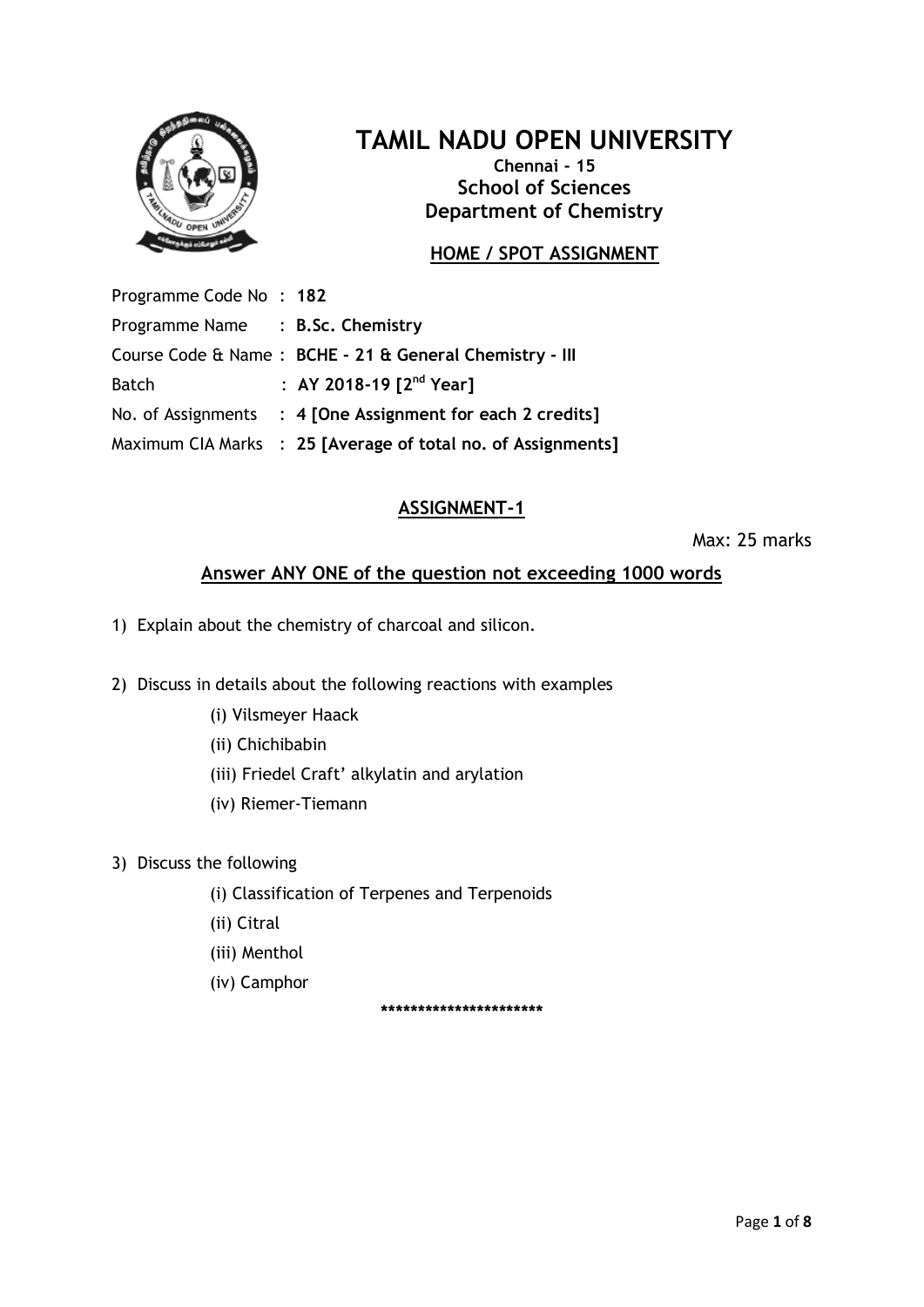#### Max: 25 marks

### **Answer ANY ONE of the question not exceeding 1000 words**

- 1) Explain about the following with examples
	- (i) Glasses and Ceramics
	- (ii) Order and Molecularity of a reaction
	- (iii) Organometallic compounds of Li
- 2) Describe the following with examples.
	- (i) Allotropes of carbon
	- (ii) Compounds of Boron
	- (iii) Compounds of Aluminium
	- (iv) Uses of Boron nitride
- 3) Discuss about the Characteristic features of Terpenoids and Alkoloids. **\*\*\*\*\*\*\*\*\*\*\*\*\*\*\*\*\*\*\*\*\***

#### **ASSIGNMENT-3**

Max: 25 marks

#### **Answer ANY ONE of the question not exceeding 1000 words**

- 1) Discuss about the following compounds
	- (i) Conine
	- (ii) Piperine
	- (iii) Nicotine
	- (v) Classification of Terpenes and Terpenoids
- 2) Discuss in details about the determination of rate and order of a reaction.
- 3) Write the notes on following with examples.
	- (i) Ortho and Para directing groups
	- (ii) Substitution reactions and its classifications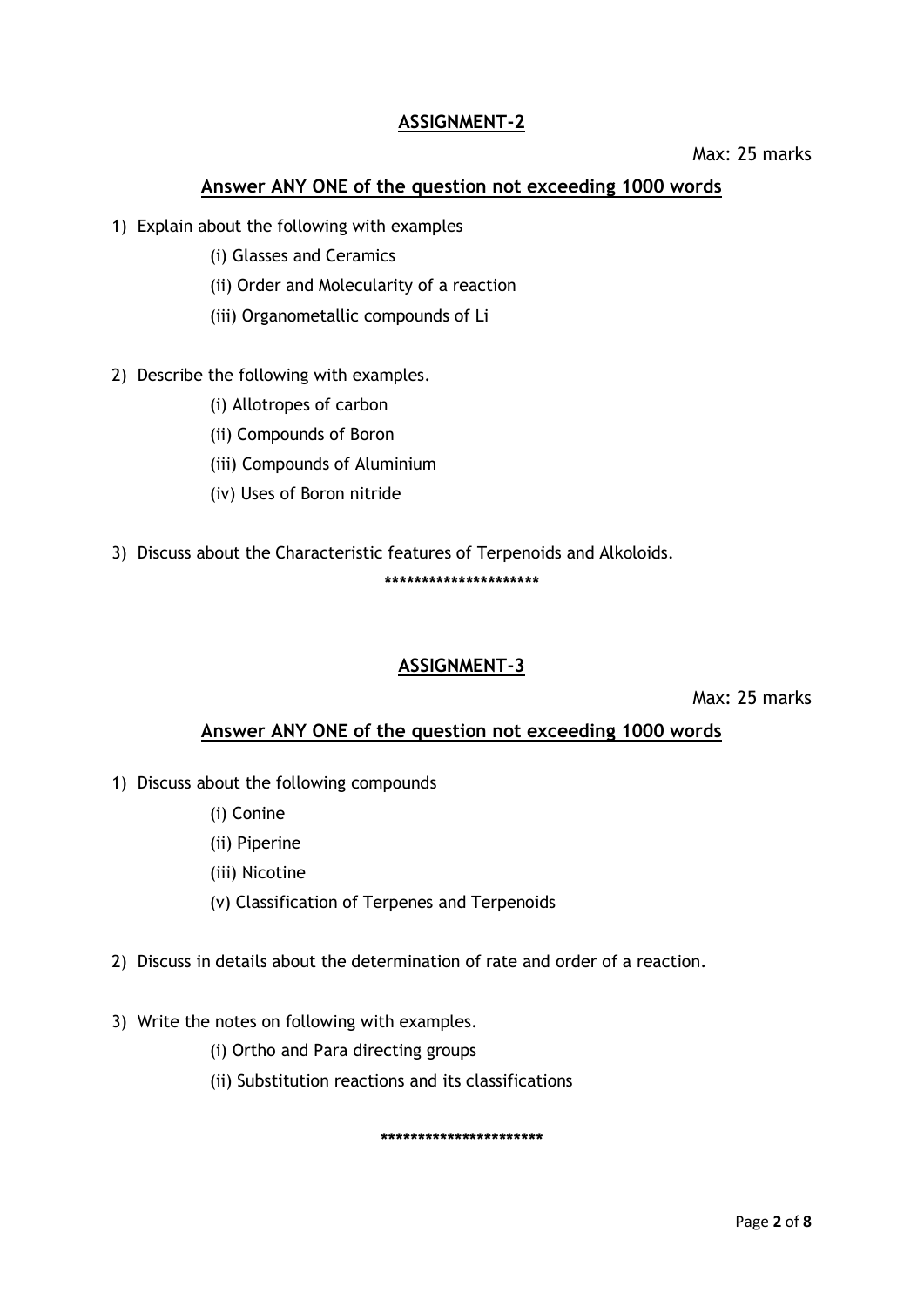#### Max: 25 marks

## **Answer ANY ONE of the question not exceeding 1000 words**

- 1) Explain about the following with examples.
	- (i) Allotropes of carbon
	- (ii) Charcoal and Silicon
	- (iii) Compounds of Boron
	- (iv) Uses of  $AlCl<sub>3</sub>$
- 2) Write in details about the Collision Theory and Absolute Reaction Rate Theory.
- 3) Discuss the following reactions with mechanisms
	- (i) Riemer-Tiemann
	- (ii) Vilsmeyer Haack
	- (iii) Chichibabin
	- (iv) Gattermann-Koch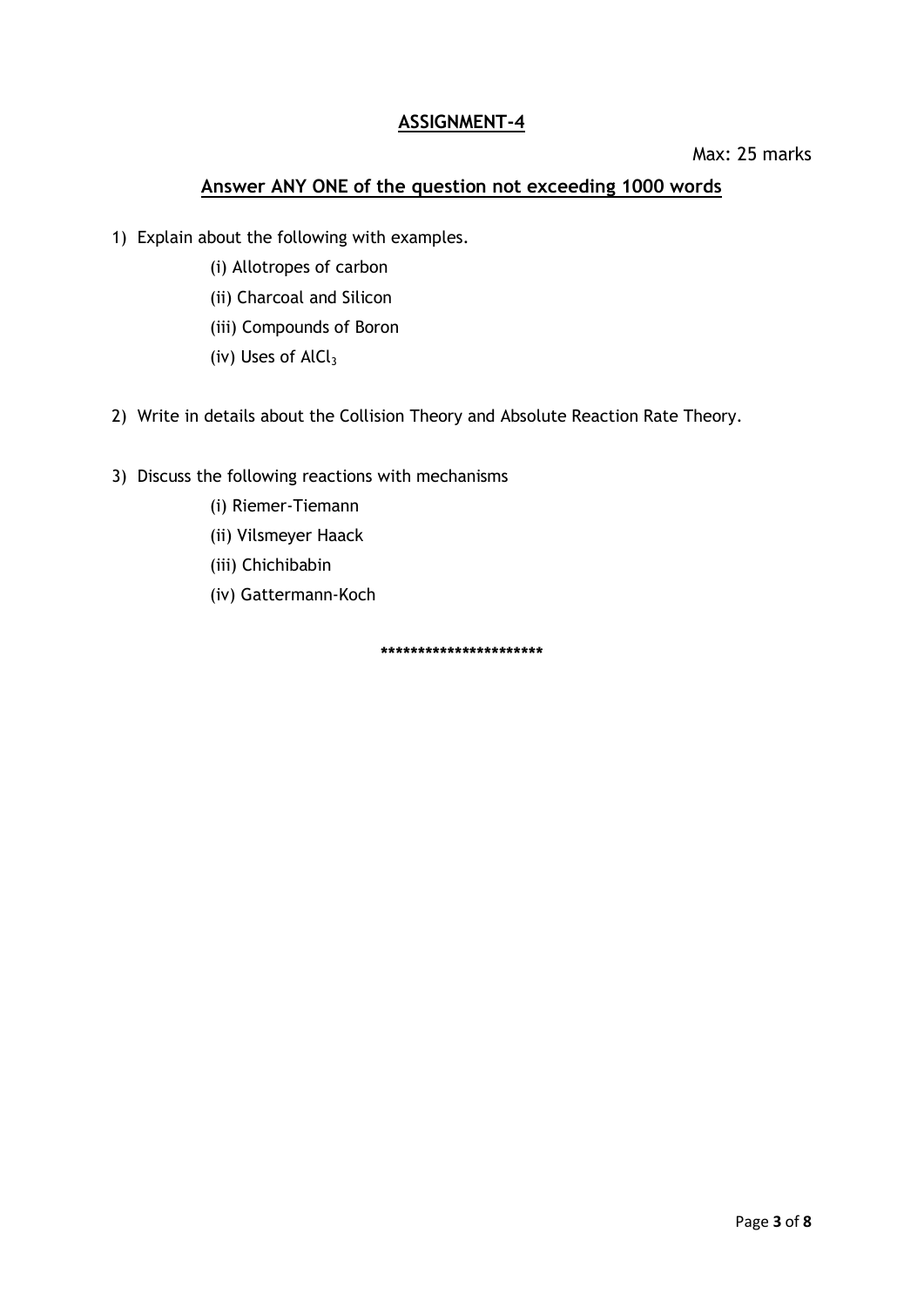

## **TAMIL NADU OPEN UNIVERSITY**

**Chennai - 15 School of Sciences Department of Chemistry**

## **HOME / SPOT ASSIGNMENT**

Programme Code No : **182** Programme Name : **B.Sc. Chemistry** Course Code & Name : **BCHE - 22 & General Chemistry - IV** Batch : **AY 2018-19 [2 nd Year]** No. of Assignments : **4 [One Assignment for each 2 credits]** Maximum CIA Marks : **25 [Average of total no. of Assignments]**

## **ASSIGNMENT-1**

Max: 25 marks

#### **Answer ANY ONE of the question not exceeding 1000 words**

1) Discuss in details about the characteristic features of Oxygen and Nitrogen family elements.

#### 2) Explain about the following

- (i) Principles of metallurgy
- (ii) Metallurgical operations and processes
- (iii) Methods involved in the extraction of metals
- 3) Describe the following with examples.
	- (i) Solvent-free reaction
	- (ii) Phase-transfer catalysts
	- (iii) Biocatalysts
	- (iv) Microwave assister synthesis
	- (v) Ultrasound assistant synthesis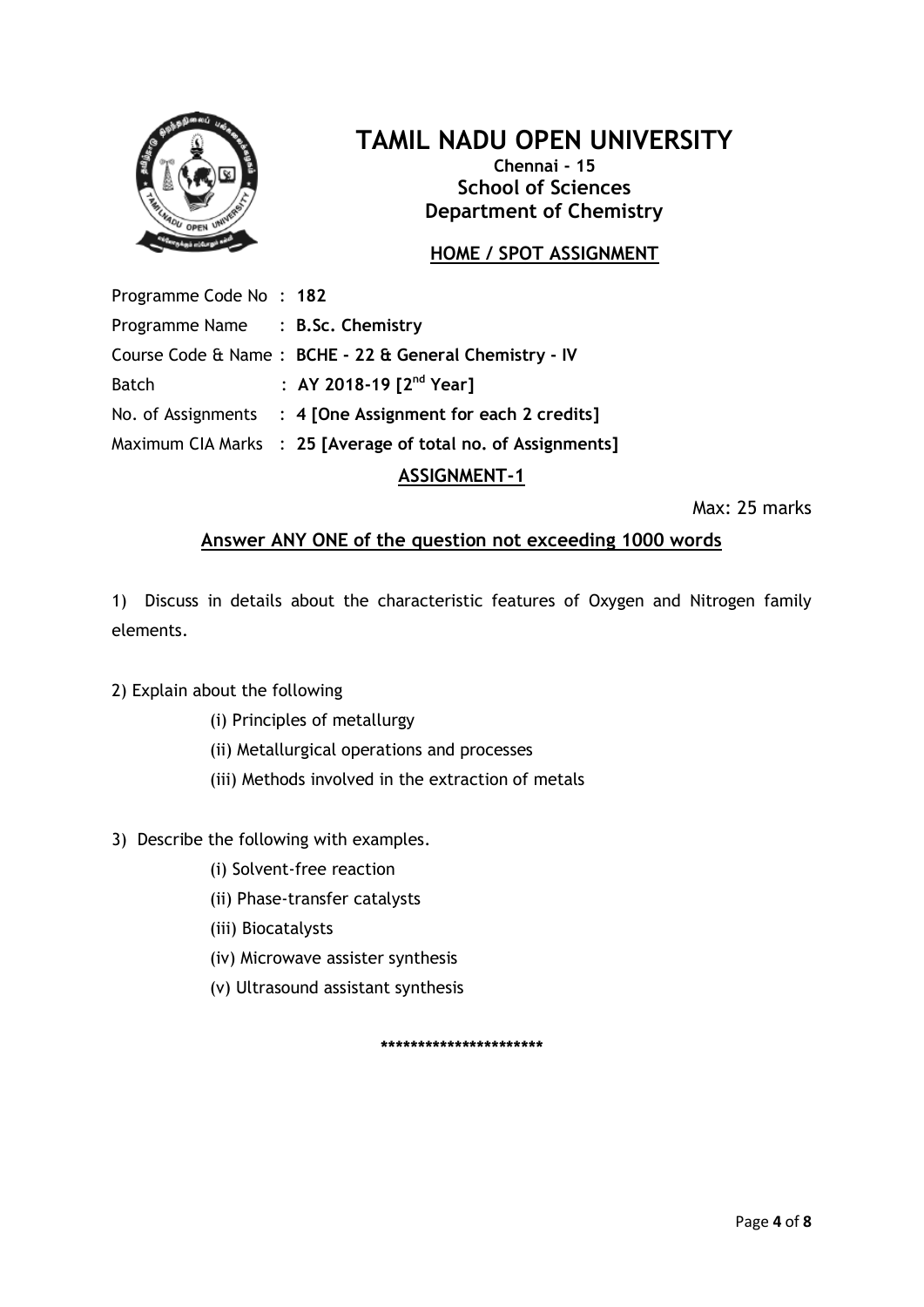#### Max: 25 marks

#### **Answer ANY ONE of the question not exceeding 1000 words**

- 1) Describe about the following drugs with examples.
	- (i) Antibiotic
	- (ii) Antipyretic
	- (iii) Anti-inflammatory
	- (iv) Analgesic
	- (v) Anaesthetic
- 2) Discuss in details about the important compounds and uses of Co, Ni and Zn.
- 3) Discuss the chemistry of the following compounds.
	- $(i)$  PC $l_3$ (ii)  $PCl<sub>5</sub>$ (iii) POCl<sub>3</sub>  $(iv)$  PH<sub>3</sub> (v)  $P_2O_5$

## **\*\*\*\*\*\*\*\*\*\*\*\*\*\*\*\*\*\*\*\*\***

#### **ASSIGNMENT-3**

Max: 25 marks

#### **Answer ANY ONE of the question not exceeding 1000 words**

- 1) Describe the following with examples.
	- (i) Anomalous behaviour of Oxygen
	- (ii) Pseudohalogens
	- (iii) Inert gases
	- (iv) Uses of Nitrogen
- 2) Explain in details about the extraction processes of metals.
- 3) Discuss in details about the following.
	- (i) Lanthanide contraction
	- (ii) Toxicity of Cadmium and Mercury
	- (iii) Comparative accounts of Lanthanides and Actinides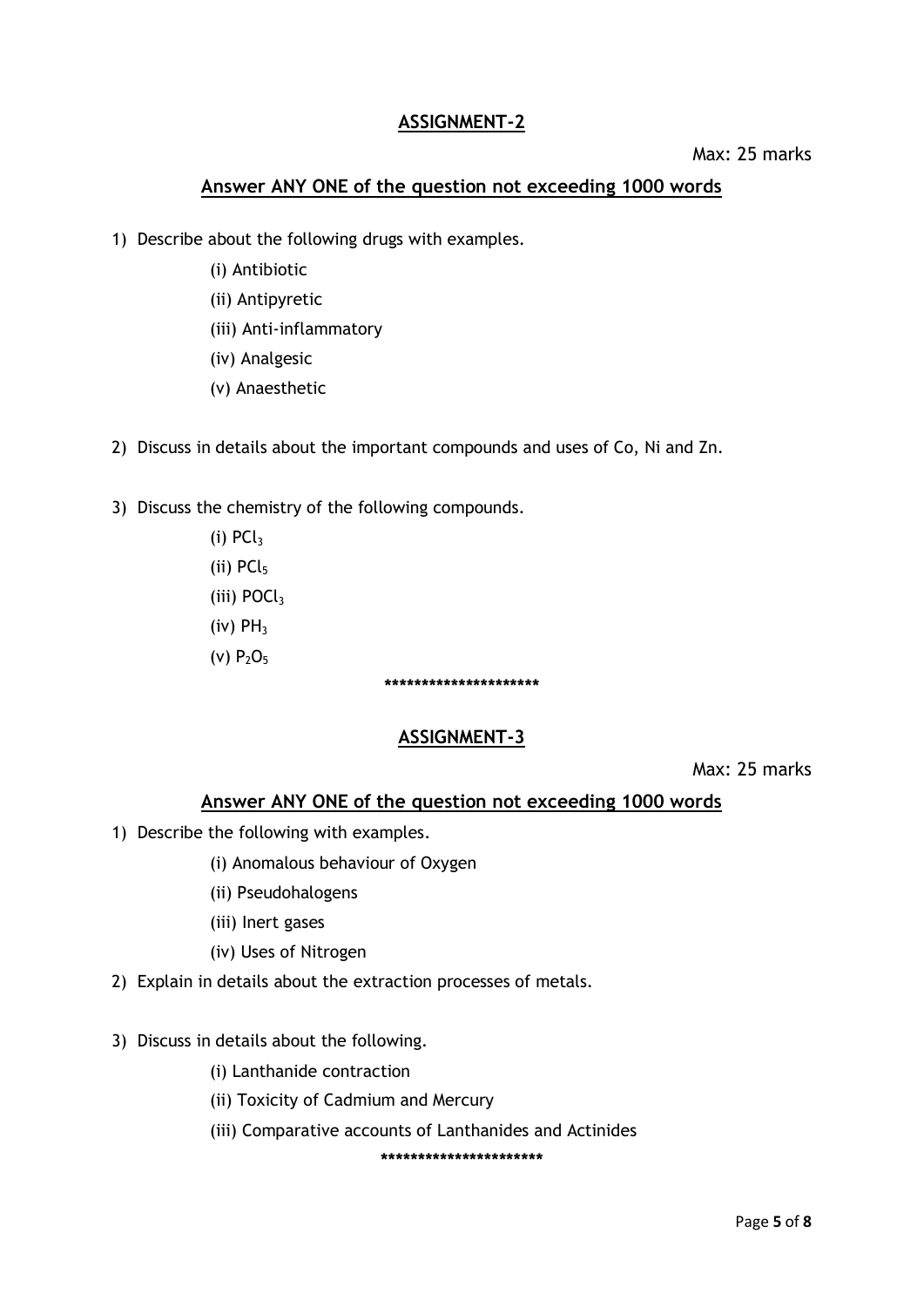#### Max: 25 marks

## **Answer ANY ONE of the question not exceeding 1000 words**

- 1) Discuss in details about the important compounds and uses of Cr, Mn and Ni.
- 2) Explain about the chemistry of the following compounds

(i)  $XeF<sub>2</sub>$ (ii)  $XeF_4$ (iii)  $XeF_6$ (iv)  $XeOF<sub>2</sub>$ (v) XeOF<sup>4</sup>

- 3) Write about the following with examples.
	- (i) Classification of Carbohydrates
	- (ii) Classification of Vitamins
	- (iii) Hormones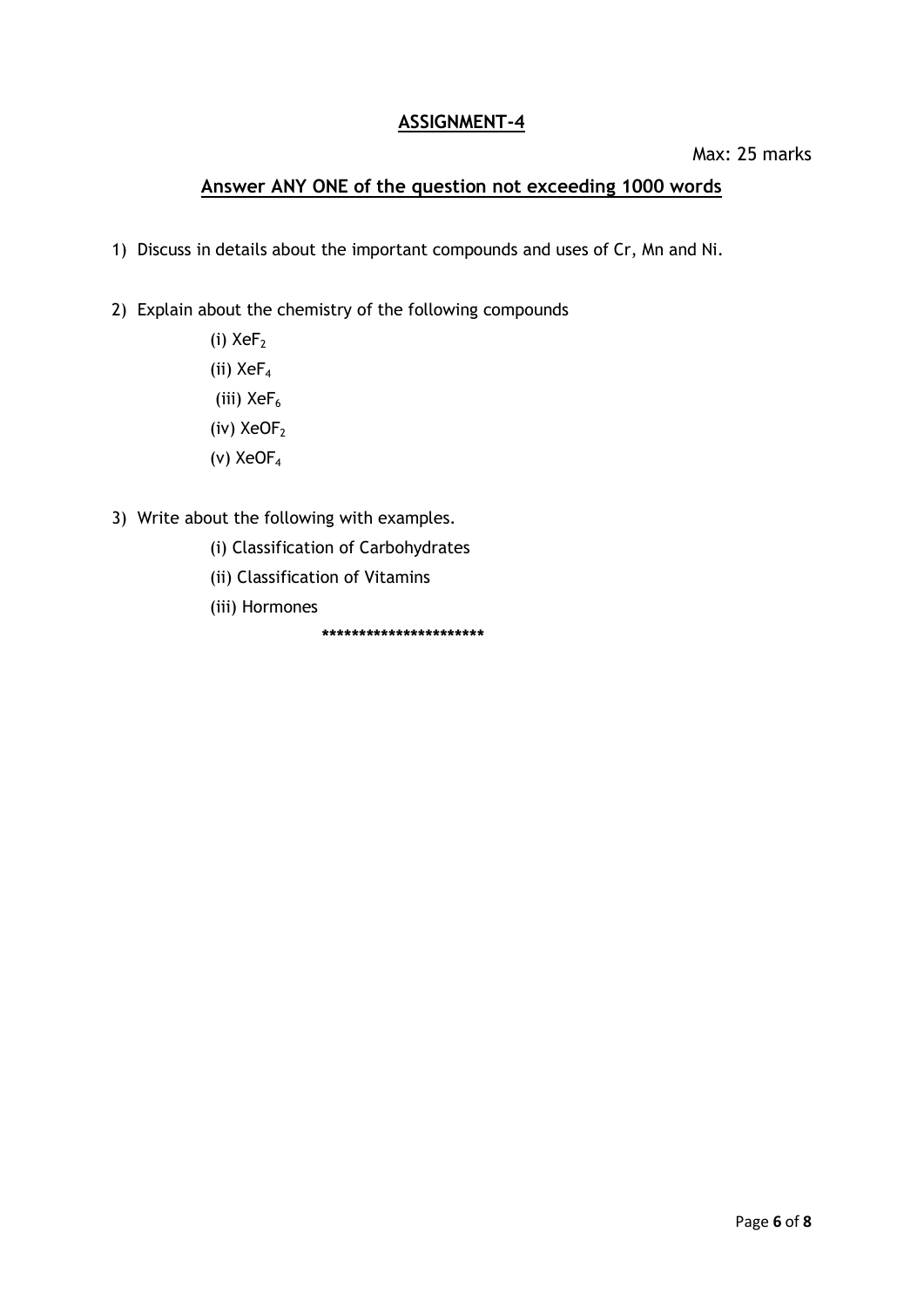

## **TAMIL NADU OPEN UNIVERSITY**

**Chennai - 15 School of Sciences Department of Chemistry**

## **HOME / SPOT ASSIGNMENT**

| Programme Code No: 182           |                                                                     |
|----------------------------------|---------------------------------------------------------------------|
| Programme Name : B.Sc. Chemistry |                                                                     |
|                                  | Course Code & Name: BCHEA - 02 & Animal Diversity (Ancillary paper) |
| <b>Batch</b>                     | : AY 2018-19 $[2^{nd}$ Year]                                        |
|                                  | No. of Assignments : 2 [One Assignment for each 2 credits]          |
|                                  | Maximum CIA Marks : 25 [Average of total no. of Assignments]        |

## **ASSIGNMENT-1**

Max: 25 marks

## **Answer ANY ONE of the question not exceeding 1000 words**

- 1) Discuss –the diversity of chordates.
- 2) Explain the life cycle of lamellidens.
- 3) Detail account on external features of pigeon.

**\*\*\*\*\*\*\*\*\*\*\*\*\*\*\*\*\*\*\*\*\*\***

## **ASSIGNMENT-2**

Max: 25 marks

#### **Answer ANY ONE of the question not exceeding 1000 words**

- 1) Discuss the general characteristics, classification and distributions of shark.
- 2) Explain the general characteristics, classification and distributions of rabbit.
- 3) Explain the general characteristic and classification of frog.